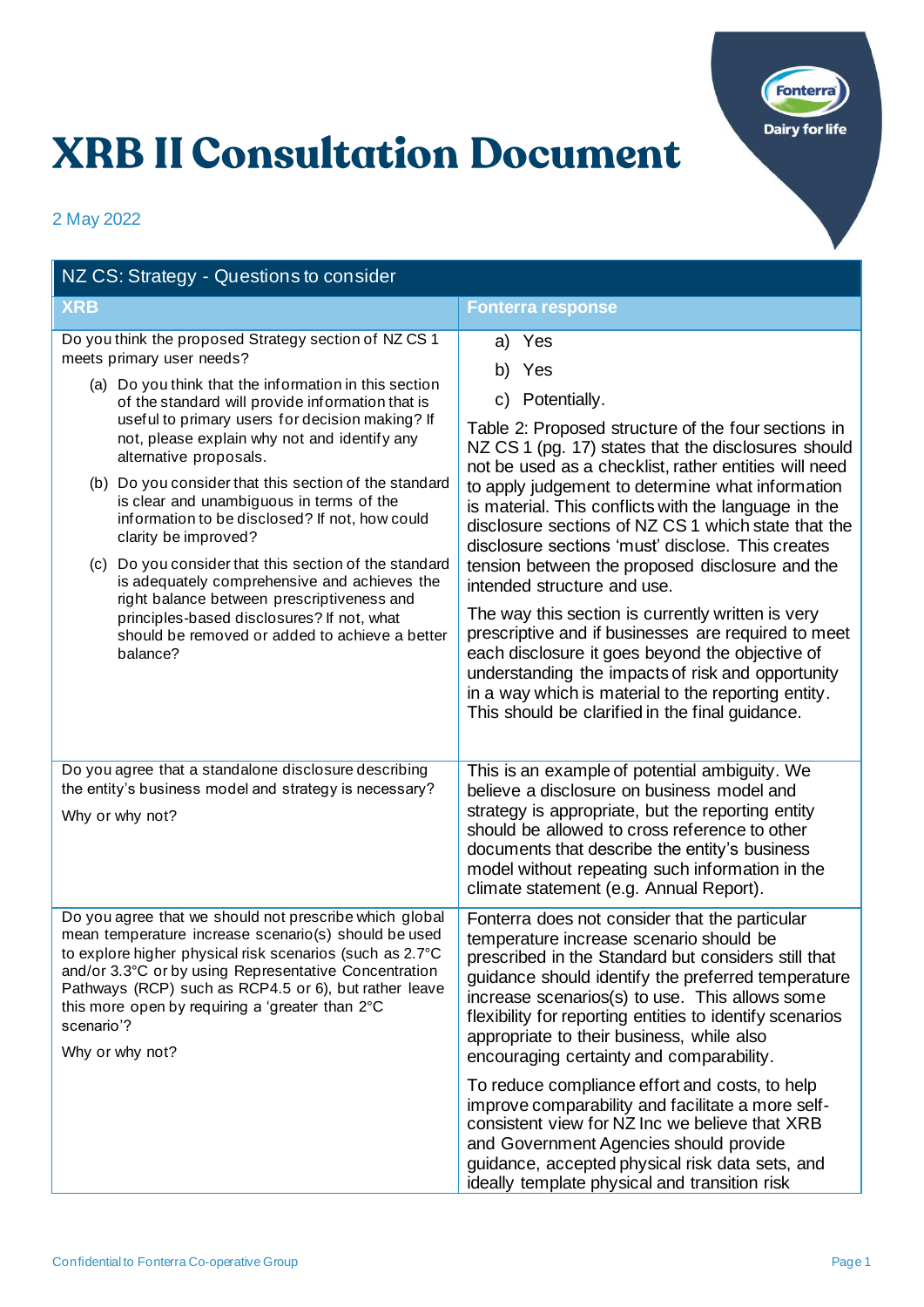|                                                                                                                                                                                                                                                                 | scenarios (and assumptions) which companies can<br>then use as the starting point for their business-<br>specific scenario analysis.                                                                                                                                                                                                                                                                                                                 |
|-----------------------------------------------------------------------------------------------------------------------------------------------------------------------------------------------------------------------------------------------------------------|------------------------------------------------------------------------------------------------------------------------------------------------------------------------------------------------------------------------------------------------------------------------------------------------------------------------------------------------------------------------------------------------------------------------------------------------------|
|                                                                                                                                                                                                                                                                 | In order to allow businesses to properly identify<br>climate related physical and transition risks, and to<br>enhance comparability within sectors, template<br>scenarios or guidance should specify that climate<br>scenarios need to take into account both transition<br>and physical risks. Template scenarios for the<br>New Zealand context that could be updated<br>annually as capacity develops would greatly assist<br>reporting entities. |
| We do not require transition plans to be tied to any<br>particular target such as net zero and/or 1.5°C, but that<br>entities will be free to disclose this if they have done so.<br>Do you agree? Why or why not?                                              | Yes, we agree. To avoid ambiguity, we understand<br>that transition plans do not need to be tied to any<br>particular target outcome. This is separate and<br>decoupled from the evaluation of greenhouse gas<br>reduction targets.                                                                                                                                                                                                                  |
| Do you have any views on the defined terms as they are<br>currently proposed?                                                                                                                                                                                   | N/A                                                                                                                                                                                                                                                                                                                                                                                                                                                  |
| The XRB has identified adoption provisions for some of<br>the specific disclosures in NZ CS 1:                                                                                                                                                                  | Yes.<br>a)<br>None identified.<br>b)                                                                                                                                                                                                                                                                                                                                                                                                                 |
| (a) Do you agree with the proposed first-time<br>adoption provisions? Why or why not?                                                                                                                                                                           | N/A<br>$\mathsf{C}$                                                                                                                                                                                                                                                                                                                                                                                                                                  |
| (b) In your view, is first-time adoption relief needed<br>for any of the other disclosure requirements?<br>Please specify the disclosure and provide a<br>reason.                                                                                               |                                                                                                                                                                                                                                                                                                                                                                                                                                                      |
| (c) If you are requesting further first-time adoption<br>relief, what information would you be able to<br>provide in the interim?                                                                                                                               |                                                                                                                                                                                                                                                                                                                                                                                                                                                      |
| Metrics & Targets - Questions to consider                                                                                                                                                                                                                       |                                                                                                                                                                                                                                                                                                                                                                                                                                                      |
| Do you think the proposed Metrics and Targets section<br>of NZ CS 1 meets primary user needs?                                                                                                                                                                   | Yes<br>a)<br>Yes<br>b)                                                                                                                                                                                                                                                                                                                                                                                                                               |
| (a) Do you think that the information in this section<br>of the standard will provide information that is<br>useful to primary users for decision making? If<br>not, please explain why not and identify any<br>alternative proposals.                          | Yes, however, to improve comparability<br>C)<br>and facilitate consistent views on climate-<br>related risks, both for at a company/sector<br>level and for NZ Inc, we believe that XRB                                                                                                                                                                                                                                                              |
| (b) Do you consider that this section of the standard<br>is clear and unambiguous in terms of the<br>information to be disclosed? If not, how could<br>clarity be improved?                                                                                     | and Government Agencies should provide<br>consistent guidance, assumptions and<br>template scenarios that companies can<br>then use as the starting point for their                                                                                                                                                                                                                                                                                  |
| (c) Do you consider that this section of the standard<br>is adequately comprehensive and achieves the<br>right balance between prescriptiveness and<br>principles-based disclosures? If not, what<br>should be removed or added to achieve a better<br>balance? | business-specific scenario analysis. This<br>would ensure that reporting entities are<br>able to focus resources on developing<br>business strategies to respond to climate<br>risk and opportunities, rather than each<br>duplicating effort and resources developing<br>potentially inconsistent scenarios.                                                                                                                                        |
| We have not specified industry-specific metrics. The<br>guidance will direct preparers where to look for industry-                                                                                                                                              | This is reasonable.                                                                                                                                                                                                                                                                                                                                                                                                                                  |
| specific metrics. Do you believe this is reasonable or do                                                                                                                                                                                                       | It is more important in the first instance to focus on<br>cross-industry metrics and carefully introduce                                                                                                                                                                                                                                                                                                                                             |